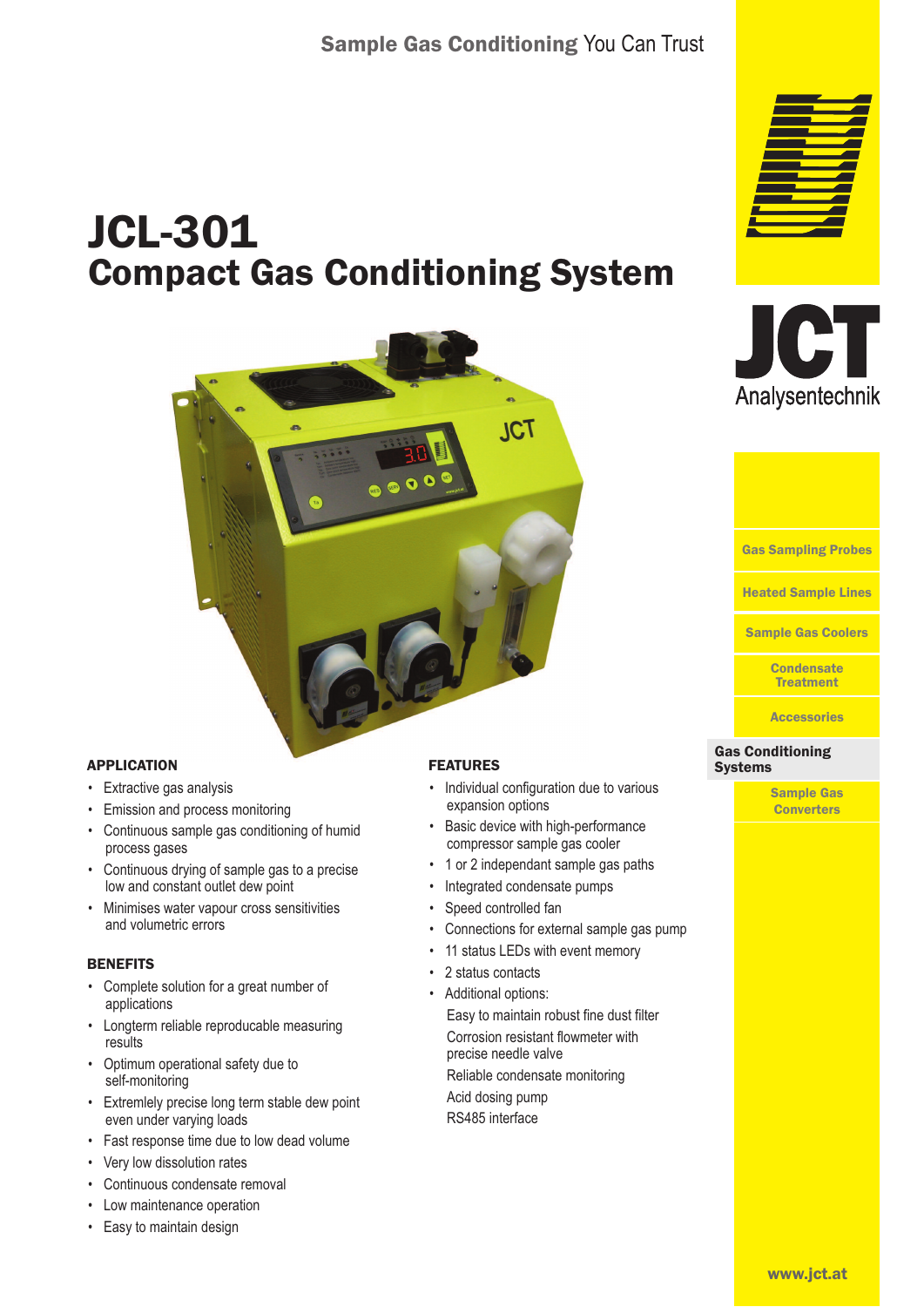# TECHNICAL DATA

| <b>Model</b>                                                                    | <b>JCL-301</b>                                                                     |
|---------------------------------------------------------------------------------|------------------------------------------------------------------------------------|
| Description                                                                     | compact gas conditioning system                                                    |
| Cooling principle                                                               | compressor cooling with hot bypass technology                                      |
| Number of gas paths                                                             | 1 to 2                                                                             |
|                                                                                 | <b>Operation</b>                                                                   |
| Flow rate*                                                                      | max. 120 l/hr                                                                      |
| Gas temperature inlet*                                                          | max. +140°C                                                                        |
| Dew point inlet*                                                                | max. $+80^{\circ}$ C                                                               |
| Dew point outlet                                                                | $+3^{\circ}$ C                                                                     |
| Dew point stability<br>(for constant inlet conditions)                          | ±0,1K                                                                              |
| Ambient temperature                                                             | $+5^{\circ}$ to $+45^{\circ}$ C                                                    |
| Operating pressure                                                              | 0,2 to 2,2 bara                                                                    |
| Ready for operation                                                             | $< 10$ min                                                                         |
| Pressure drop at max. flow rate                                                 | 2 mbar                                                                             |
|                                                                                 | <b>Construction</b>                                                                |
| Dimensions over all (W x H x D)                                                 | 320 x 310 x 328 mm                                                                 |
| Installation                                                                    | stand alone or wall mounting                                                       |
| Operating position                                                              | horizontal                                                                         |
| Weight                                                                          | approx. 22 kg                                                                      |
| Housing, colour                                                                 | sheet steel 1,5 mm, powder coated,<br><b>RAL 1016 S</b>                            |
| Material heat exchanger                                                         | <b>PVDF</b>                                                                        |
| Dead volume per gas path                                                        | 48 ml                                                                              |
| Connection sample gas / condensate outlet                                       | PVDF hose fitting DN 4/6 mm                                                        |
| Approvals / signs                                                               | <b>CE</b>                                                                          |
|                                                                                 | <b>Electrics</b>                                                                   |
| Power supply                                                                    | 220 to 240 VAC 50/60 Hz or<br>100 to 115 VAC 50/60 Hz                              |
| Power consumption (depending on load,<br>ambient temperature and configuration) | 200 to 345 VA                                                                      |
| Connection power / status signal                                                | 3 x connector EN175301-803 form A/B with<br>PG 9 panduit, 3/4 pole                 |
| Fusing                                                                          | external on installation site, fuse characteristic C:<br>230 VAC 6 A; 115 VAC 10 A |
| Protection class                                                                | IP 20 (EN 60529)                                                                   |
| On time                                                                         | 100 %                                                                              |
| Alarm set points                                                                | $< 0 / > +10$ °C                                                                   |
| Status relay                                                                    | 1 volt free changeover contact                                                     |
| Pump relay                                                                      | 1 volt free contact NC                                                             |
|                                                                                 | max. 250 VAC / 8 A(1,5 A at 250 VDC);                                              |
| Switching capacity relays                                                       | min. 5 VADC 5 mA                                                                   |
| Data interface (option)                                                         | DB 9 female                                                                        |
| Interface protocol (option)                                                     | RS 485 / ST Bus                                                                    |
| Bus cable length max.                                                           | 1000 m                                                                             |

\* Results from the effective cooling capacity at 25°C ambient temperature and 3°C outlet dew point and can be influenced by further operational parameters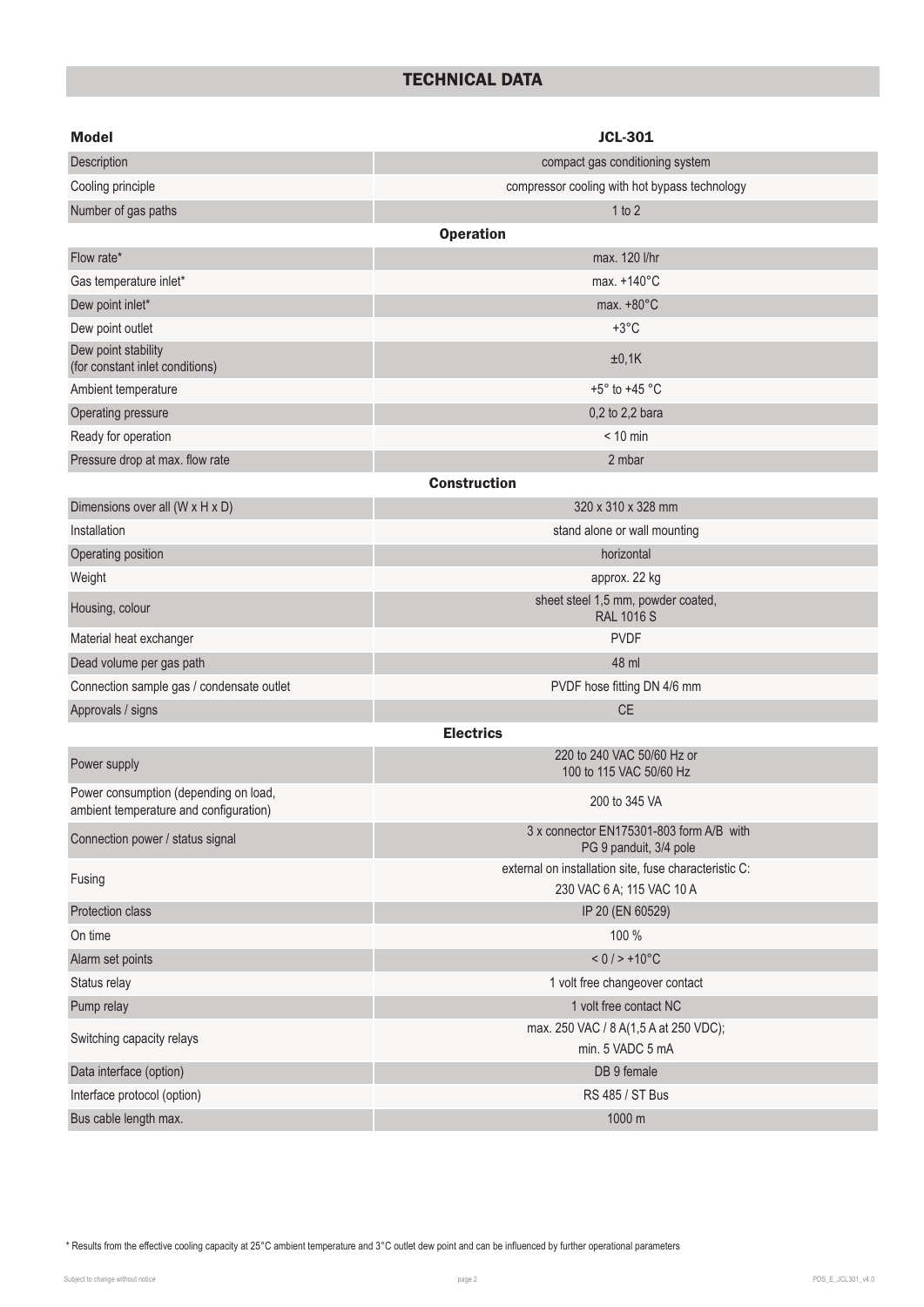Dimensions in mm



# APPLICATION EXAMPLES / GAS FLOW DIAGRAMS







 $AC1$ 

lQ

 $6H<sub>E</sub>$ 

361

314

266,7; 10,5";



Part No.: JCL-301.2130000 Part No.: JCL-301.2220000 Part No.: JCL-301.2111100 Part No.: JCL-301.2111110



JCL-301 fully equipped Part No: JCL-301.2221110

|    | Gas heat exchanger |
|----|--------------------|
| B. | Condensate pump    |
| C. | Condensate sensor  |

|    | Fine dust filter                                                                               |
|----|------------------------------------------------------------------------------------------------|
| F. | Flow meter with needle valve                                                                   |
|    | External sample gas pump (not included, suitable sample pumps<br>are to be found in chapter 5) |
| G  | Dosing pump                                                                                    |
|    |                                                                                                |